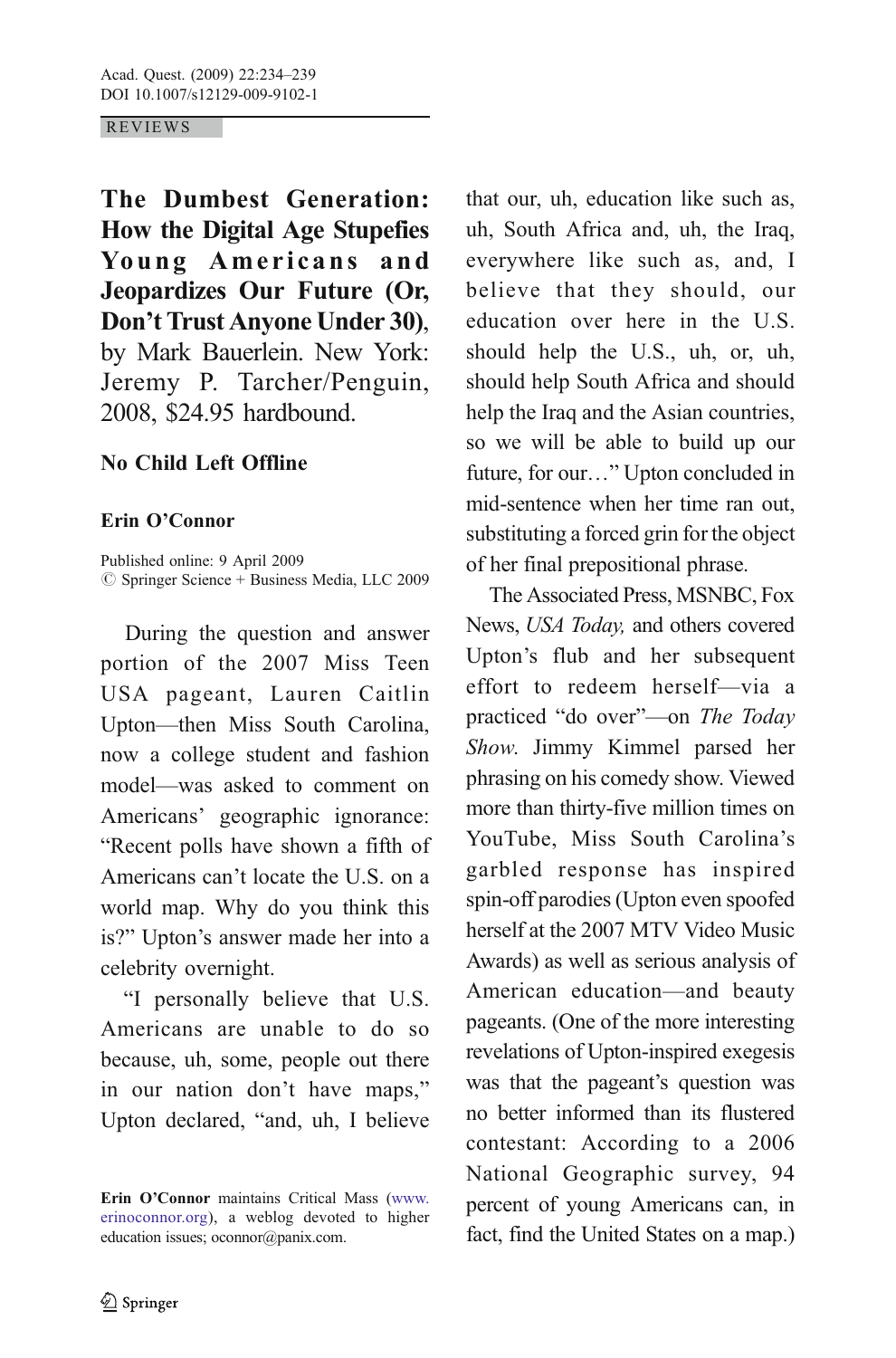Funny and frightening by turns, Upton's inarticulate moment was an apt, if inadvertent, piece of performance art. How better to underscore mass cluelessness than by displaying one's own? What better forum for staging our cultural institutions' role in propagating that cluelessness than the beauty pageant, with its seductive equation of gorgeousness with more substantial qualities such as intelligence and character? What better mechanism for both than a flawed question requiring its recipient to comment knowledgeably on a false statistic about mass cluelessness? And what better medium for disseminating the whole highly expressive happening than a video segment that could be downloaded, emailed, IMed, edited, embedded, and otherwise accessed, endlessly and exponentially, for free? After all, the video's viral circulation and accompanying instant status as an Internet cult classic are symptomatic of the cognitive impairment it records.

In The Dumbest Generation: How the Digital Age Stupefies Young Americans and Jeopardizes Our Future, Emory University English professor Mark Bauerlein traces a disturbing correlation between the rise of mass digital technology and the documented educational deficits of young Americans. Synthesizing an astonishing array of studies on the intellectual and leisure habits of contemporary American youth, Bauerlein outlines what is arguably the defining truth—and damning paradox—of the under-thirty generation: that even as technology gives young people greater access to knowledge, information, and enrichment than any previous generation, it has become their means of sealing themselves off from those very things. In Bauerlein's words, "technology has contracted their horizon to themselves."

Studies show that young people today can't read and understand complex documents, write grammatically correct prose, or calculate such simple things as the cost of office supplies. They don't know how to balance a checkbook or pay a bill. If they can find the United States on the map, they can't locate Egypt or Iraq. They can't name their elected officials, or list the freedoms protected by the First Amendment. They don't read for pleasure and they spend next to no time on homework (90 percent of high school students spend less than an hour a day on homework, college students not much more than that).

Meanwhile, members of the Millennial Generation spend an average of 295 minutes—just under five hours—every day in front of various screens, surfing, texting, emailing, instant messaging, Twittering, Facebooking, MySpacing, gaming,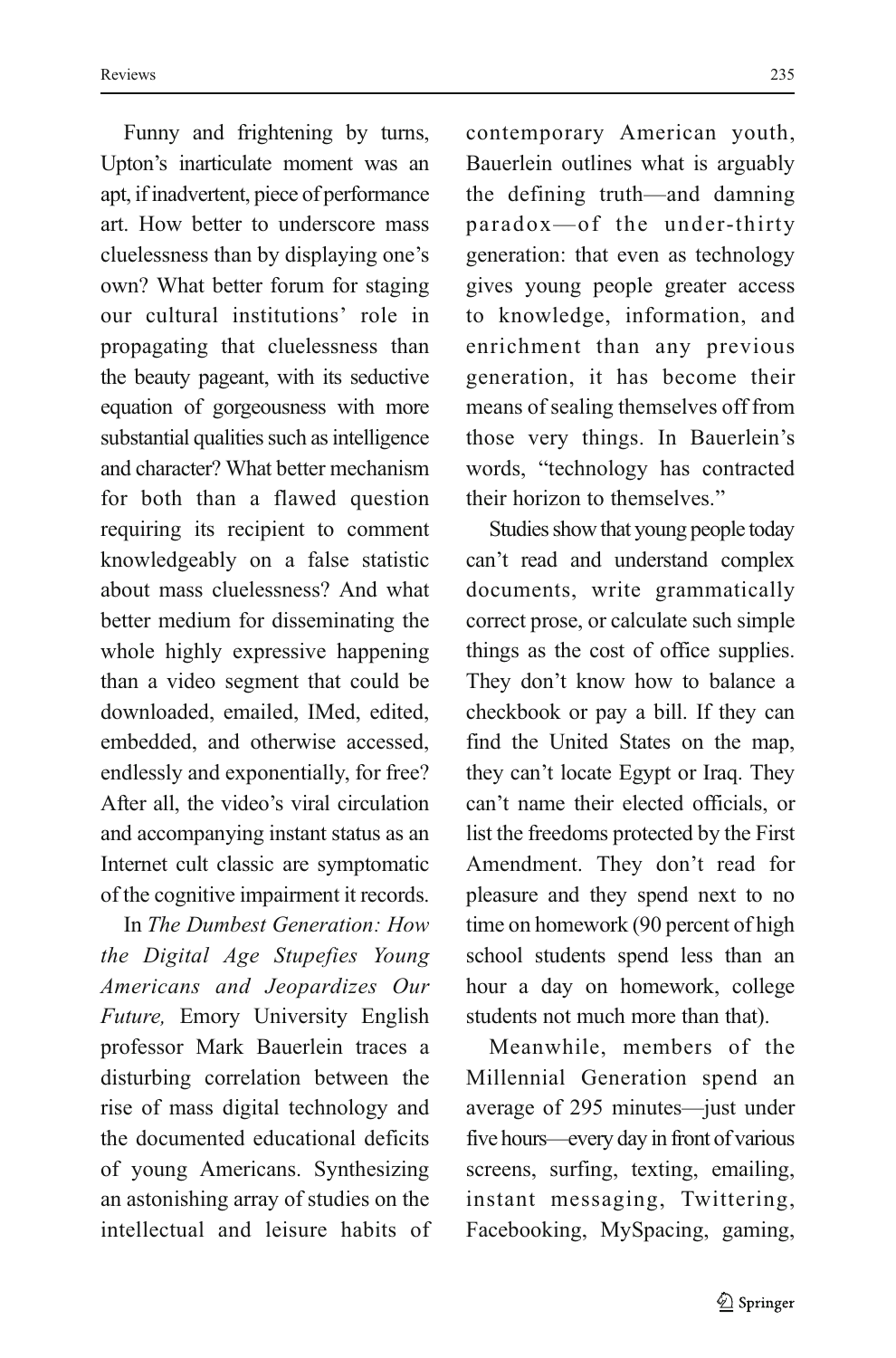and watching television. That's just about thirty-five hours a week—or the equivalent of a full-time job. Creatures of the digital world, Millennials are more comfortable with consoles and keyboards than with books and papers. But, Bauerlein contends, their screen savvy conceals a deplorable lack of knowledge and skill—so effectively, in fact, that they have fooled their comparatively technophobic elders into complacency. Mistaking superficial ease for substantial expertise, we have been seduced into believing that young people know more than they do.

The conventional wisdom is that more and better technology equals more and better education. Hence our expensive and idealistic emphasis on access, our romantic, rarely contested goals of ensuring that there is a computer in every classroom, a laptop for every child. For many educators, parents, and scholars, no child left behind means no child left offline. We cast technology as the ultimate educational elixir, a cure-all for failing schools and falling test scores, an antidote to low student engagement and abysmal student achievement. We see the screen as a pixilated window of opportunity—through it, children can enter new worlds, access vast stores of knowledge, examine art, read literature, study history, follow current events, and track the latest trends in policy analysis. At the end of the day, they will surface from their technological immersions enriched, inspired, deepened, broadened, and diversified; their imaginations will have been sparked, their knowledge extended, their skills refined.

The pedagogical fantasies of the digital age have had quite an impact on educational policy and spending. But they are fantasies all the same. The reality, Bauerlein shows, is that more and better technology equals declining skills and less knowledge. Noting that integrating technology into the curriculum has done next to nothing to improve students' academic achievement, Bauerlein argues persuasively that technology may, in fact, actively work against it. He acknowledges that visual media may "cultivate a type of spatial intelligence," but any gains there are more than offset by the devastating manner in which visual media "minimize verbal intelligence."

Language acquisition is stunted by the electronic environment, which cannot compare to books as a means of improving vocabulary, and which encourages a kind of "reading" that is not worthy of the name. Screen reading, as Web-based advertisers and content-providers know, is fragmented, partial, and superficial; scanning, skimming, jumping, skipping, clicking away, and clicking through are its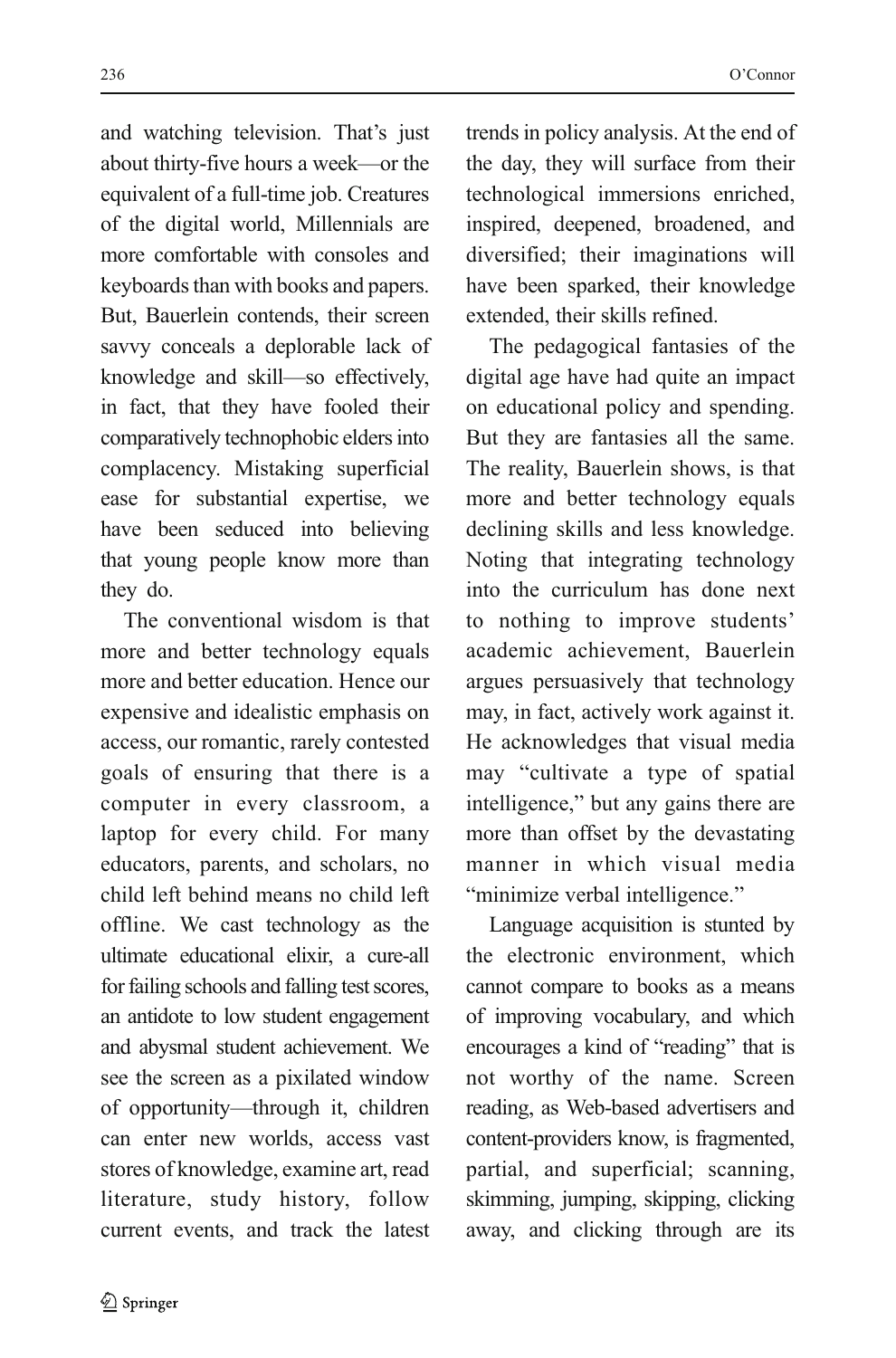principal features. There is nothing sustained about it—and for this reason, Bauerlein writes, screen reading "conditions the mind against quiet, concerted study, against imagination unassisted by visuals, against linear, sequential analysis of texts."

Investing in a prospective dream that is fast becoming a proven nightmare, our educational system continues to throw money at technology "without judging the quality of the outcomes." Meanwhile, employers complain loudly that their young hires can't read, write, or calculate—and spend over three billion dollars every year on remedial training to bring them up to speed. With complaints come pointing fingers, as corporate America, policy analysts, parents, taxpayers, and education reformers blame the schools for failing to prepare young people for the responsibilities of citizenship and the challenges of the twenty-first-century workplace.

But—and this is the most interesting and original aspect of The Dumbest Generation—schools are not single-handedly responsible for the problem. Indeed, Bauerlein argues, schools are in some ways totally extraneous to it. According to Bauerlein, the a-literacy, innumeracy, ignorance, and know-nothingism of contemporary youth do not arise in

the classroom, where school-age kids only spend about 9 percent of their daily lives. Rather, he notes, "they stem from the home, social, and leisure lives of young Americans…in their games, their socializing, and their spending." While it's theoretically possible for young people to treat the Internet and associated digital innovations as a vast library that can enrich and deepen their developing minds, that's not what most of them do with their 295 daily minutes of screen time. And those 295 minutes, Bauerlein argues, make all the difference.

For nearly five hours every day, for nearly thirty-five hours every week, with the commitment most would devote to a full-time job, Millennials use technology to concentrate their attention on themselves. Bauerlein calls this "peer absorption," noting that far from using screen media and the Web to enlarge their perceptions and expand their understanding, "young Americans prefer to learn about one another." Social networking is central to this impulse, and dominates young people's online activities. Studies and polls show that tweens, teens, and college students rate social networking sites such as Facebook and MySpace as their preferred Web destinations. One study of college students revealed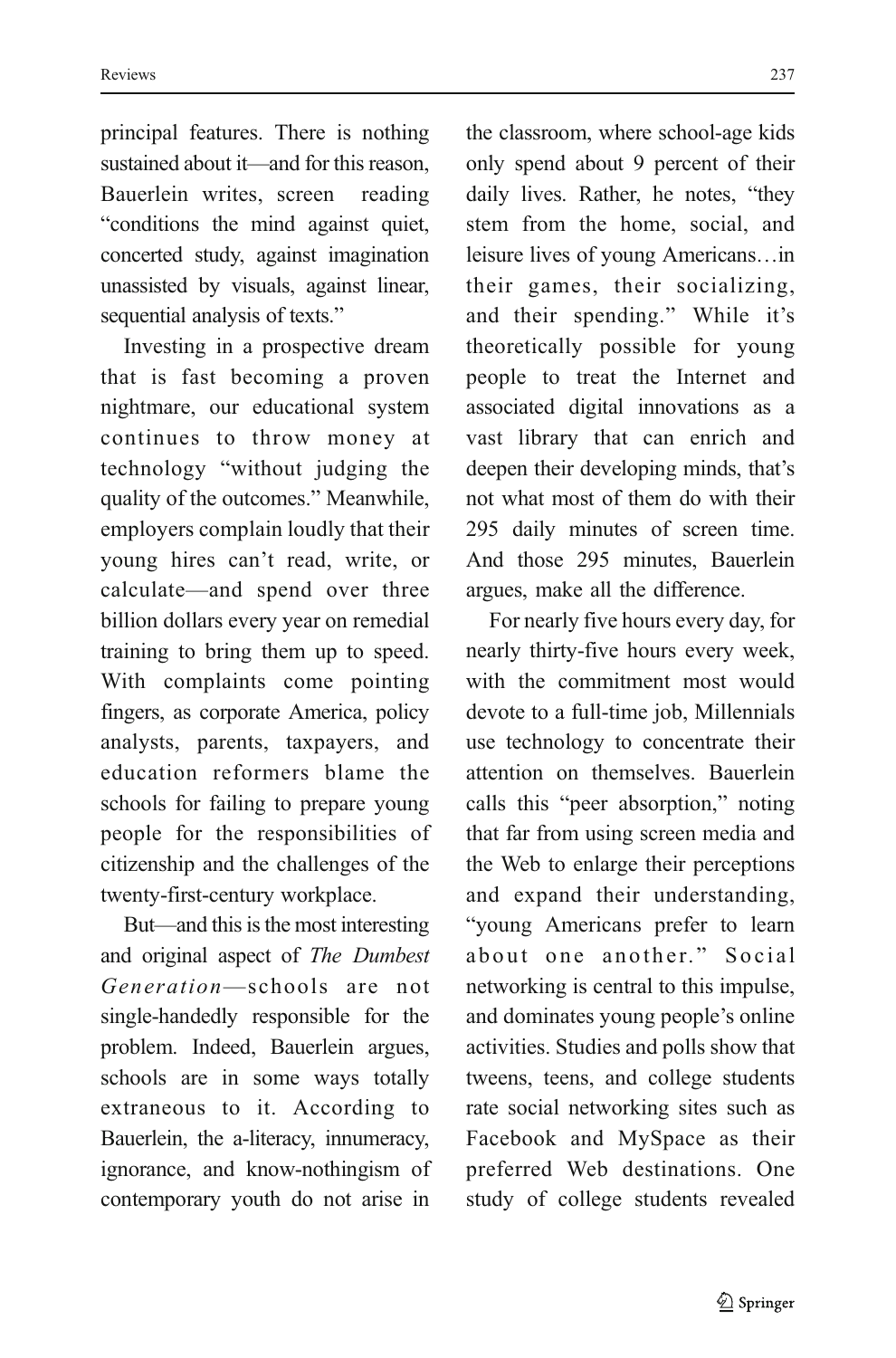that while 78.1 percent named Facebook as their favorite website, only 5 percent routinely read policy- or politics-oriented blogs or similar online discussions.

The result is narrowed perception, constricted perspective, and an expansive indulgence of adolescent affects, interests, and concerns. The insular online world of the youthful social network is an egocentric echo chamber, self-reinforcing and self-referential. Over time, it has become a fertile electronic breeding ground for a generational narcissism that, Bauerlein contends, is ultimately far more worrisome, and more dangerous, than the ignorance it yields.

For it's not just that Millennials don't know anything. It's that they don't care that they don't know anything. In Bauerlein's words, they are not just "uninterested in world realities. They are actively cut off from them." Indeed, the most frightening thing about the youth culture Bauerlein describes is Millennials' almost total lack of concern about their epic ignorance. With more access to information than any other generation in history, Millennials are using technology to retreat into a self-enclosed, self-absorbed, immature milieu that disregards and even disavows the wider world. Plugging in to tune out, young Americans have turned technological access into a means of rendering self-righteous, aggressive ignorance "a common, shame-free condition."

We betray them—and ourselves, and the future—when we make excuses for them. And make excuses we do. Bauerlein is eloquent on the subject of our sophisticated, rhetorically slippery rationales for the disaster we are witnessing. We define away young people's disgraceful academic performance with astonishing ease. We blame testing rather than dealing with the deficits tests reveal. To excuse knowledge gaps, we discount the importance of facts and demonize rote memorization as a pedagogical tool. To deflect responsibility, we argue that young Americans have never known much about history, civics, and other subjects. Along the way, we glorify youth and discount tradition, elevating adolescent solipsism to a virtue and forgetting—as solipsists do—that we lose everything when we lose perspective.

Intellectuals are setting the standard for this colossal collective denial, dismissing evidence of catastrophe as inconsequential, celebrating "e-literacy" and alternative styles of screen-centered intelligence, and discrediting their critics as ideologues who are fashioning apocalyptic